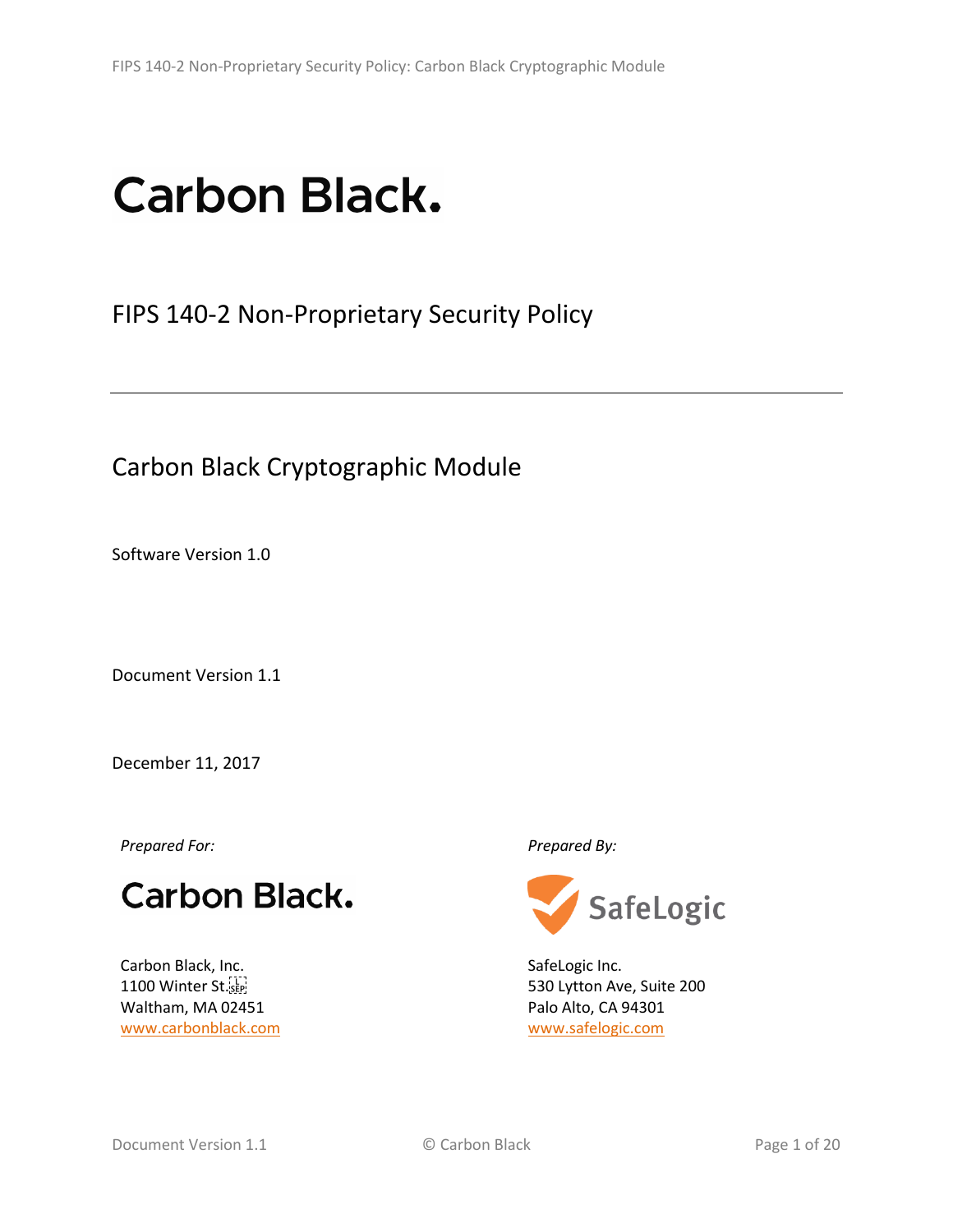## **Abstract**

This document provides a non-proprietary FIPS 140-2 Security Policy for the Carbon Black Cryptographic Module.

#### **Table of Contents**

| $\mathbf{1}$            |       |                                                                                                 |  |
|-------------------------|-------|-------------------------------------------------------------------------------------------------|--|
|                         | 1.1   |                                                                                                 |  |
|                         | 1.2   |                                                                                                 |  |
|                         | 1.3   |                                                                                                 |  |
|                         | 1.4   |                                                                                                 |  |
|                         | 1.5   |                                                                                                 |  |
| $\overline{2}$          |       |                                                                                                 |  |
|                         | 2.1   |                                                                                                 |  |
|                         | 2.1.1 |                                                                                                 |  |
|                         | 2.1.2 |                                                                                                 |  |
|                         | 2.1.3 |                                                                                                 |  |
|                         | 2.1.4 |                                                                                                 |  |
|                         | 2.2   |                                                                                                 |  |
|                         | 2.3   |                                                                                                 |  |
|                         | 2.3.1 |                                                                                                 |  |
|                         | 2.3.2 |                                                                                                 |  |
|                         | 2.4   |                                                                                                 |  |
|                         | 2.5   |                                                                                                 |  |
|                         | 2.6   |                                                                                                 |  |
|                         | 2.6.1 |                                                                                                 |  |
|                         | 2.6.2 | Key/Critical Security Parameter (CSP) Authorized Access and Use by Role and Service/Function 17 |  |
|                         | 2.6.3 |                                                                                                 |  |
|                         | 2.6.4 |                                                                                                 |  |
|                         | 2.7   |                                                                                                 |  |
|                         | 2.7.1 |                                                                                                 |  |
|                         | 2.7.2 |                                                                                                 |  |
|                         | 2.7.3 |                                                                                                 |  |
|                         | 2.8   |                                                                                                 |  |
| $\overline{\mathbf{3}}$ |       |                                                                                                 |  |
|                         | 3.1   |                                                                                                 |  |
|                         | 3.1.1 |                                                                                                 |  |
|                         | 3.1.2 |                                                                                                 |  |
|                         | 3.2   |                                                                                                 |  |
|                         |       |                                                                                                 |  |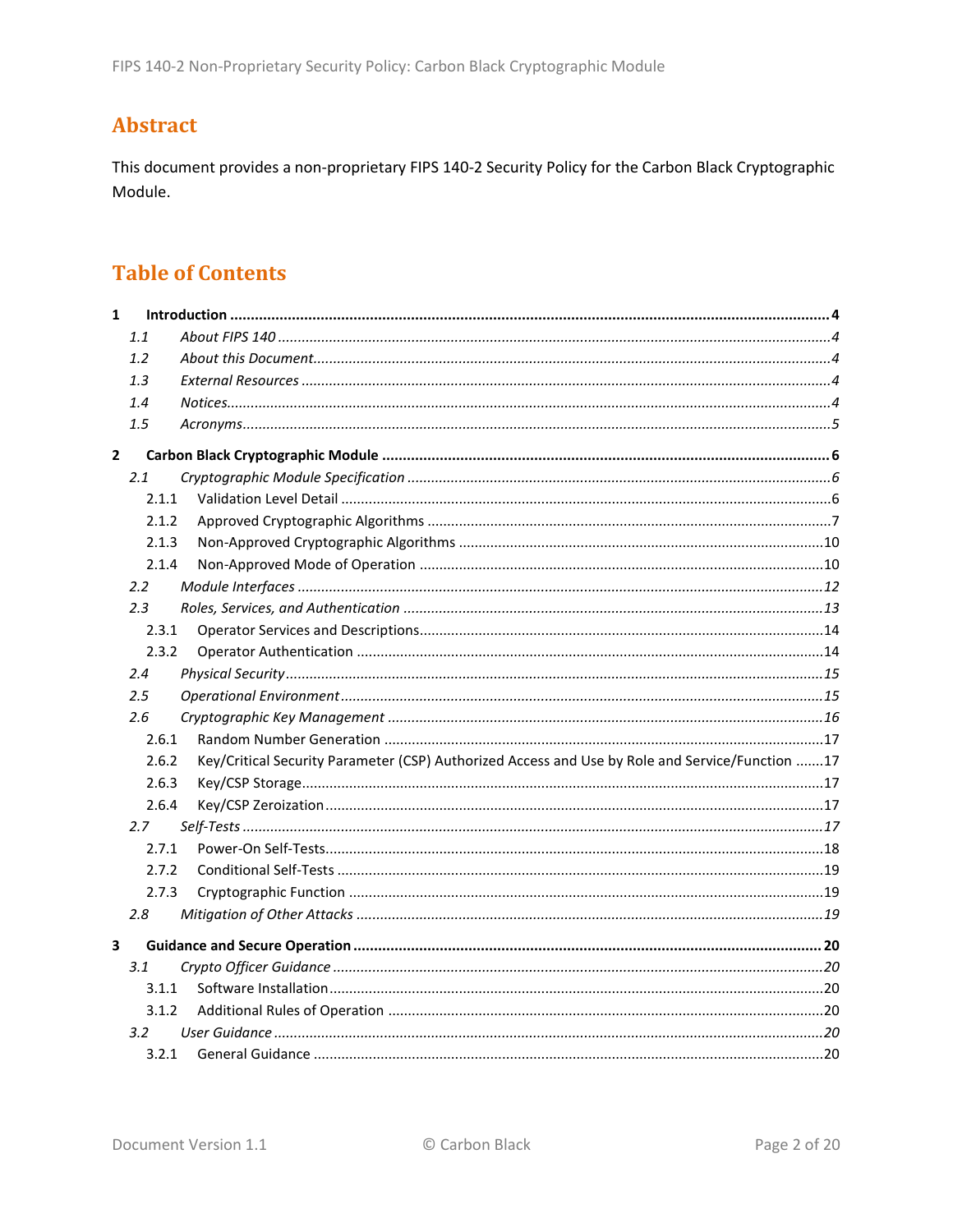# **List of Tables**

# **List of Figures**

|--|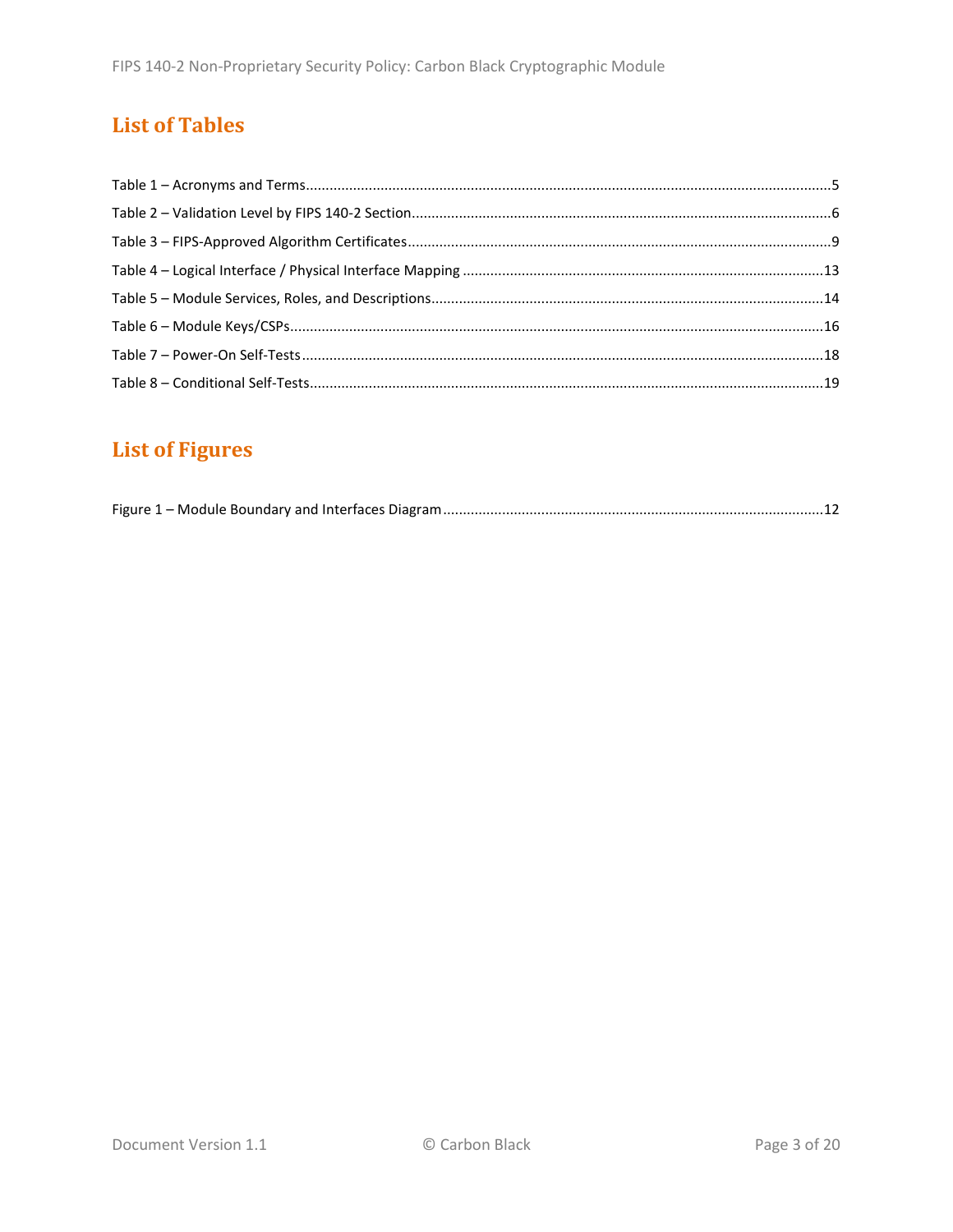# <span id="page-3-0"></span>**1 Introduction**

#### <span id="page-3-1"></span>**1.1 About FIPS 140**

Federal Information Processing Standards Publication 140-2 — Security Requirements for Cryptographic Modules specifies requirements for cryptographic modules to be deployed in a Sensitive but Unclassified environment. The National Institute of Standards and Technology (NIST) and Communications Security Establishment Canada (CSEC) Cryptographic Module Validation Program (CMVP) run the FIPS 140-2 program. The NVLAP accredits independent testing labs to perform FIPS 140 testing; the CMVP validates modules meeting FIPS 140-2 validation. *Validated* is the term given to a module that is documented and tested against the FIPS 140-2 criteria.

More information is available on the CMVP website at [http://csrc.nist.gov/groups/STM/cmvp/index.html.](http://csrc.nist.gov/groups/STM/cmvp/index.html)

#### <span id="page-3-2"></span>**1.2 About this Document**

This non-proprietary Cryptographic Module Security Policy for the Carbon Black Cryptographic Module from Carbon Black provides an overview of the product and a high-level description of how it meets the security requirements of FIPS 140-2. This document contains details on the module's cryptographic keys and critical security parameters. This Security Policy concludes with instructions and guidance on running the module in a FIPS 140-2 mode of operation.

The Carbon Black Cryptographic Module may also be referred to as the "module" in this document.

#### <span id="page-3-3"></span>**1.3 External Resources**

The Carbon Black website [\(www.carbonblack.com\)](http://www.carbonblack.com/) contains information on Carbon Black services and products. The Cryptographic Module Validation Program website contains links to the FIPS 140-2 certificate and Carbon Black contact information.

#### <span id="page-3-4"></span>**1.4 Notices**

This document may be freely reproduced and distributed in its entirety without modification.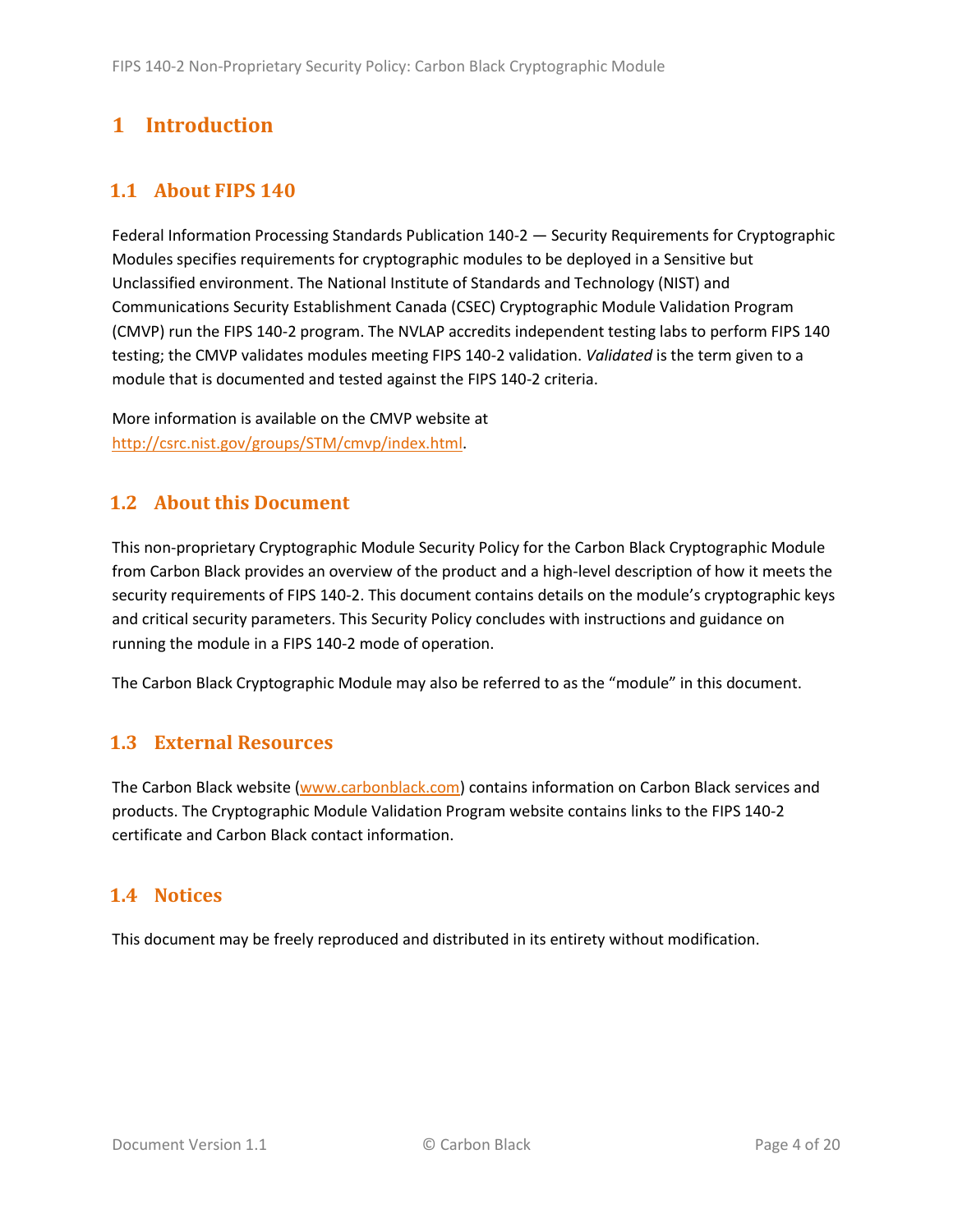#### <span id="page-4-0"></span>**1.5 Acronyms**

| <b>Acronym</b> | Term                                                |  |  |  |  |
|----------------|-----------------------------------------------------|--|--|--|--|
| <b>AES</b>     | <b>Advanced Encryption Standard</b>                 |  |  |  |  |
| <b>ANSI</b>    | American National Standards Institute               |  |  |  |  |
| API            | <b>Application Programming Interface</b>            |  |  |  |  |
| <b>CMVP</b>    | Cryptographic Module Validation Program             |  |  |  |  |
| CO             | Crypto Officer                                      |  |  |  |  |
| <b>CSEC</b>    | <b>Communications Security Establishment Canada</b> |  |  |  |  |
| <b>CSP</b>     | <b>Critical Security Parameter</b>                  |  |  |  |  |
| <b>DES</b>     | Data Encryption Standard                            |  |  |  |  |
| <b>DH</b>      | Diffie-Hellman                                      |  |  |  |  |
| <b>DRBG</b>    | Deterministic Random Bit Generator                  |  |  |  |  |
| <b>DSA</b>     | Digital Signature Algorithm                         |  |  |  |  |
| EC             | <b>Elliptic Curve</b>                               |  |  |  |  |
| <b>EMC</b>     | <b>Electromagnetic Compatibility</b>                |  |  |  |  |
| <b>EMI</b>     | Electromagnetic Interference                        |  |  |  |  |
| <b>FCC</b>     | <b>Federal Communications Commission</b>            |  |  |  |  |
| <b>FIPS</b>    | <b>Federal Information Processing Standard</b>      |  |  |  |  |
| <b>GPC</b>     | <b>General Purpose Computer</b>                     |  |  |  |  |
| GUI            | <b>Graphical User Interface</b>                     |  |  |  |  |
| <b>HMAC</b>    | (Keyed-) Hash Message Authentication Code           |  |  |  |  |
| <b>KAT</b>     | <b>Known Answer Test</b>                            |  |  |  |  |
| <b>MAC</b>     | <b>Message Authentication Code</b>                  |  |  |  |  |
| <b>MD</b>      | <b>Message Digest</b>                               |  |  |  |  |
| <b>NIST</b>    | National Institute of Standards and Technology      |  |  |  |  |
| OS             | <b>Operating System</b>                             |  |  |  |  |
| <b>PKCS</b>    | Public-Key Cryptography Standards                   |  |  |  |  |
| <b>PRNG</b>    | Pseudo Random Number Generator                      |  |  |  |  |
| <b>PSS</b>     | Probabilistic Signature Scheme                      |  |  |  |  |
| <b>RNG</b>     | Random Number Generator                             |  |  |  |  |
| <b>RSA</b>     | Rivest, Shamir, and Adleman                         |  |  |  |  |
| <b>SHA</b>     | Secure Hash Algorithm                               |  |  |  |  |
| SSL            | Secure Sockets Layer                                |  |  |  |  |
| Triple-DES     | Triple Data Encryption Algorithm                    |  |  |  |  |
| <b>TLS</b>     | <b>Transport Layer Security</b>                     |  |  |  |  |
| <b>USB</b>     | <b>Universal Serial Bus</b>                         |  |  |  |  |

The following table defines acronyms found in this document:

**Table 1 – Acronyms and Terms**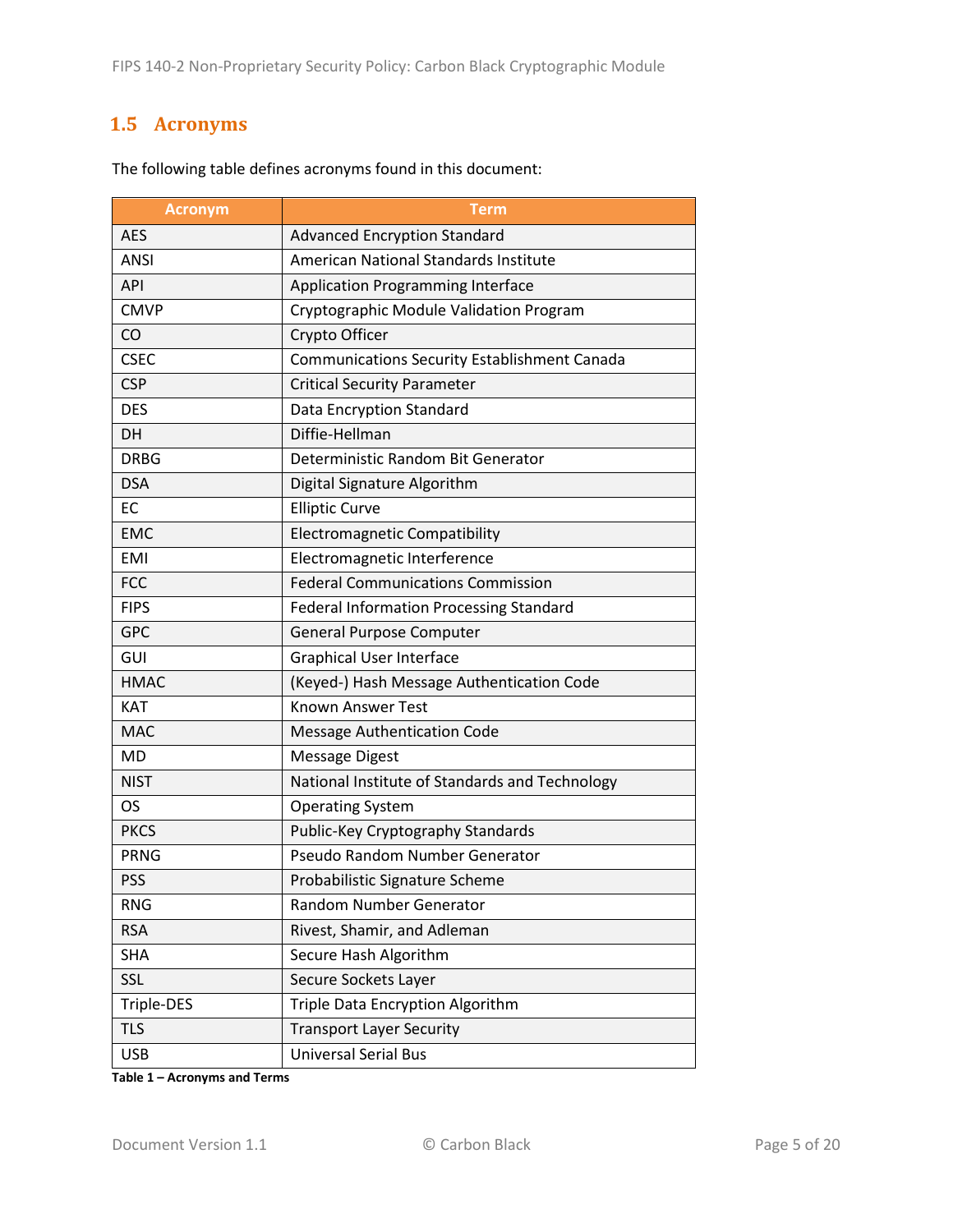# <span id="page-5-0"></span>**2 Carbon Black Cryptographic Module**

#### <span id="page-5-1"></span>**2.1 Cryptographic Module Specification**

The Carbon Black Cryptographic Module provides cryptographic functions for the Cb Response and Cb Protection products.

The module's logical cryptographic boundary is the shared library files and their integrity check HMAC files. The module is a multi-chip standalone embodiment installed on a General Purpose Device.

All operations of the module occur via calls from host applications and their respective internal daemons/processes. As such there are no untrusted services calling the services of the module.

#### <span id="page-5-2"></span>**2.1.1 Validation Level Detail**

| The following table lists the level of validation for each area in FIPS 140-2. |                         |  |  |  |
|--------------------------------------------------------------------------------|-------------------------|--|--|--|
| FIPS 140-2 Section Title                                                       | <b>Validation Level</b> |  |  |  |
| Cryptographic Module Specification                                             | 1                       |  |  |  |
| Cryptographic Module Ports and Interfaces                                      | 1                       |  |  |  |
| Roles, Services, and Authentication                                            | $\mathbf{1}$            |  |  |  |
| Finite State Model                                                             | 1                       |  |  |  |
| <b>Physical Security</b>                                                       | N/A                     |  |  |  |
| <b>Operational Environment</b>                                                 | 1                       |  |  |  |
| Cryptographic Key Management                                                   | 1                       |  |  |  |
| Electromagnetic Interference / Electromagnetic Compatibility                   | 1                       |  |  |  |
| Self-Tests                                                                     | 1                       |  |  |  |
| Design Assurance                                                               | 1                       |  |  |  |
| <b>Mitigation of Other Attacks</b>                                             | N/A                     |  |  |  |

The following table lists the level of validation for each area in FIPS 140-2:

**Table 2 – Validation Level by FIPS 140-2 Section**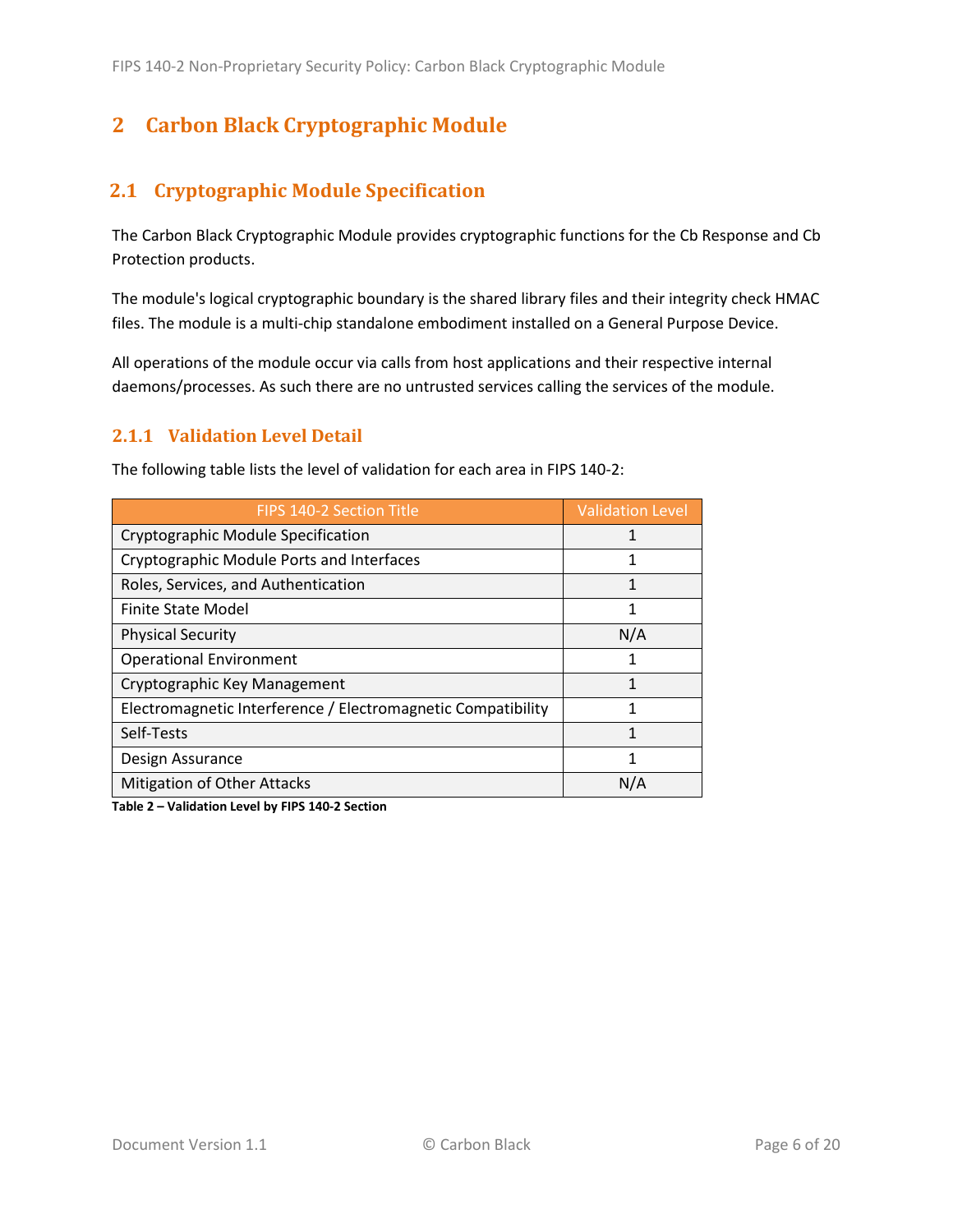#### <span id="page-6-0"></span>**2.1.2 Approved Cryptographic Algorithms**

The module's cryptographic algorithm implementations have received the following certificate numbers from the Cryptographic Algorithm Validation Program:

| Algorithm                                                                          | <b>CAVP Certificate</b> |
|------------------------------------------------------------------------------------|-------------------------|
| <b>AES</b>                                                                         | 2273                    |
| ECB ( $e/d$ ; 128, 192, 256)                                                       |                         |
| CBC (e/d; 128, 192, 256)                                                           |                         |
| CFB1 (e/d; 128, 192, 256)                                                          |                         |
| CFB8 (e/d; 128, 192, 256)                                                          |                         |
| OFB (e/d; 128, 192, 256)<br><b>CTR</b> ( ext only; 128, 192, 256)                  |                         |
|                                                                                    |                         |
| CCM (KS: 128, 192, 256)                                                            |                         |
| CMAC (Generation/Verification) (KS: 128, 192, 256)                                 |                         |
| <b>GCM</b> (KS: AES_128(e/d), AES_192(e/d), AES_256(e/d))<br><b>GMAC Supported</b> |                         |
|                                                                                    |                         |
| <b>XTS</b> ((KS: XTS_128((e/d)(f/p)) KS: XTS_256((e/d)(f/p))                       |                         |
| HMAC-SHA-1, HMAC-SHA-224, HMAC-SHA-256, HMAC- SHA-384, HMAC-SHA-512                | 1391                    |
| DSA, DSA 2                                                                         | 709                     |
| FIPS 186-2                                                                         |                         |
| PQG Ver: Sig Ver- 1024-bit                                                         |                         |
| FIPS 186-4                                                                         |                         |
| PQG Gen: 2048 & 3072 (using SHA-2)                                                 |                         |
| <b>PQG Ver: 1024, 2048 &amp; 3072 (using SHA-1 and SHA-2)</b>                      |                         |
| Key Pair: 2048-bit & 3072-bit                                                      |                         |
| Sig Gen: 2048-bit & 3072-bit (using SHA-2)                                         |                         |
| Sig Ver: 1024-bit. 2048-bit & 3072-bit (using SHA-1 and SHA-2)                     |                         |
|                                                                                    |                         |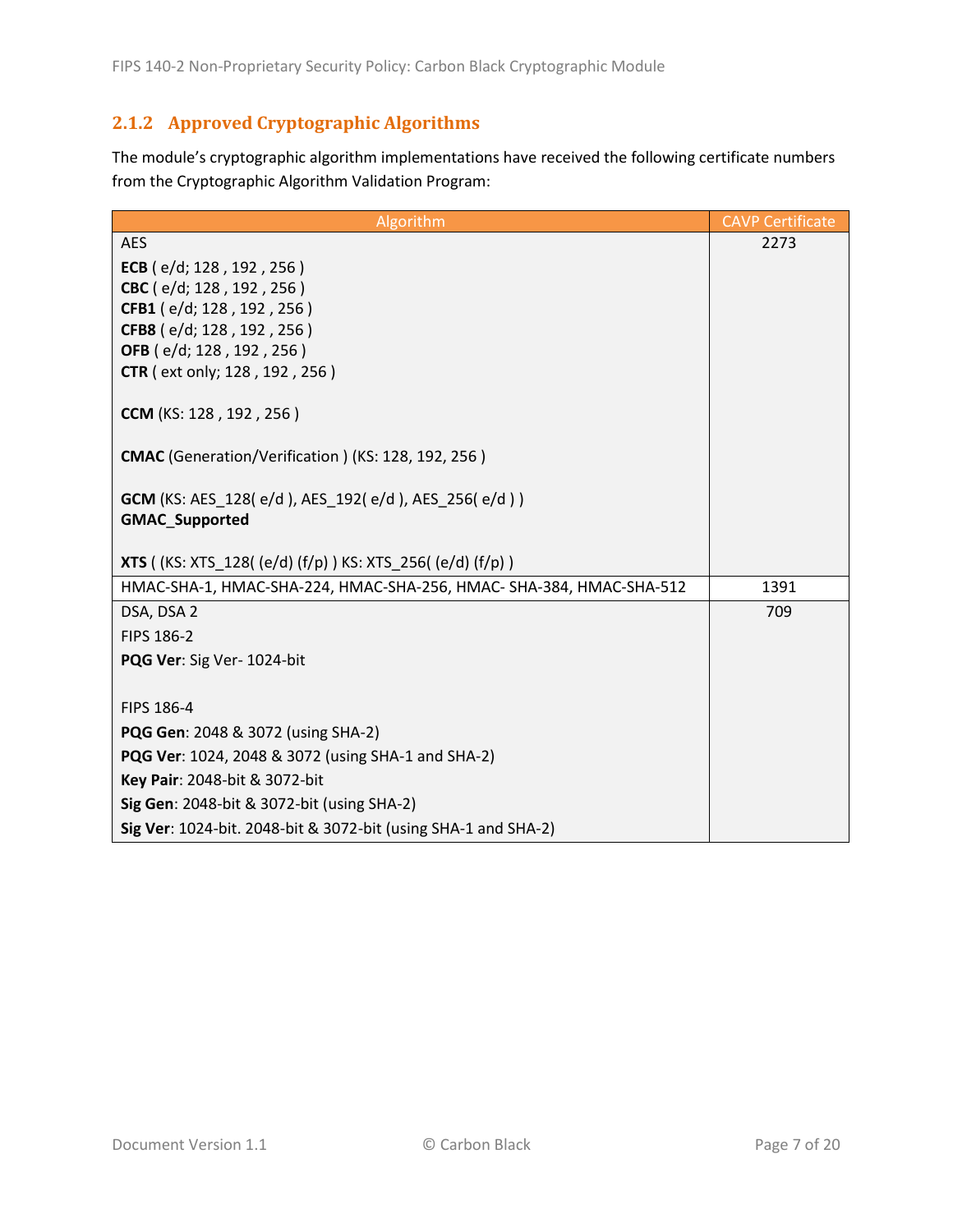| Algorithm                                                                          | <b>CAVP Certificate</b> |
|------------------------------------------------------------------------------------|-------------------------|
| ECDSA, ECDSA2                                                                      | 368                     |
| <b>FIPS 186-2</b>                                                                  |                         |
| PKG: Curves (P-224, P-256, P-384, P-521, K-233, K-283, K-409, K-571, B-233, B-283, |                         |
| B-409 & B-571)                                                                     |                         |
| <b>PKV:</b> Curves All P, K & B                                                    |                         |
|                                                                                    |                         |
| <b>FIPS 186-4</b>                                                                  |                         |
| PKG: Curves (P-224, P-256, P-384, P-521, K-233, K-283, K-409, K-571, B-233, B-283, |                         |
| B-409 & B-571)                                                                     |                         |
| <b>PKV:</b> Curves All P, K & B                                                    |                         |
| Sig Gen: Curves (P-224, P-256, P-384, P-521, K-233, K-283, K-409, K-571, B-233, B- |                         |
| 283, B-409 & B-571) (SHA-2)                                                        |                         |
| Sig Ver: Curves (P-192, P-224, P-256, P-384, P-521, K-163, K-233, K-283, K-409, K- |                         |
| 571, B-163, B-233, B-283, B-409 & B-571) (using SHA-1 and SHA-2)                   |                         |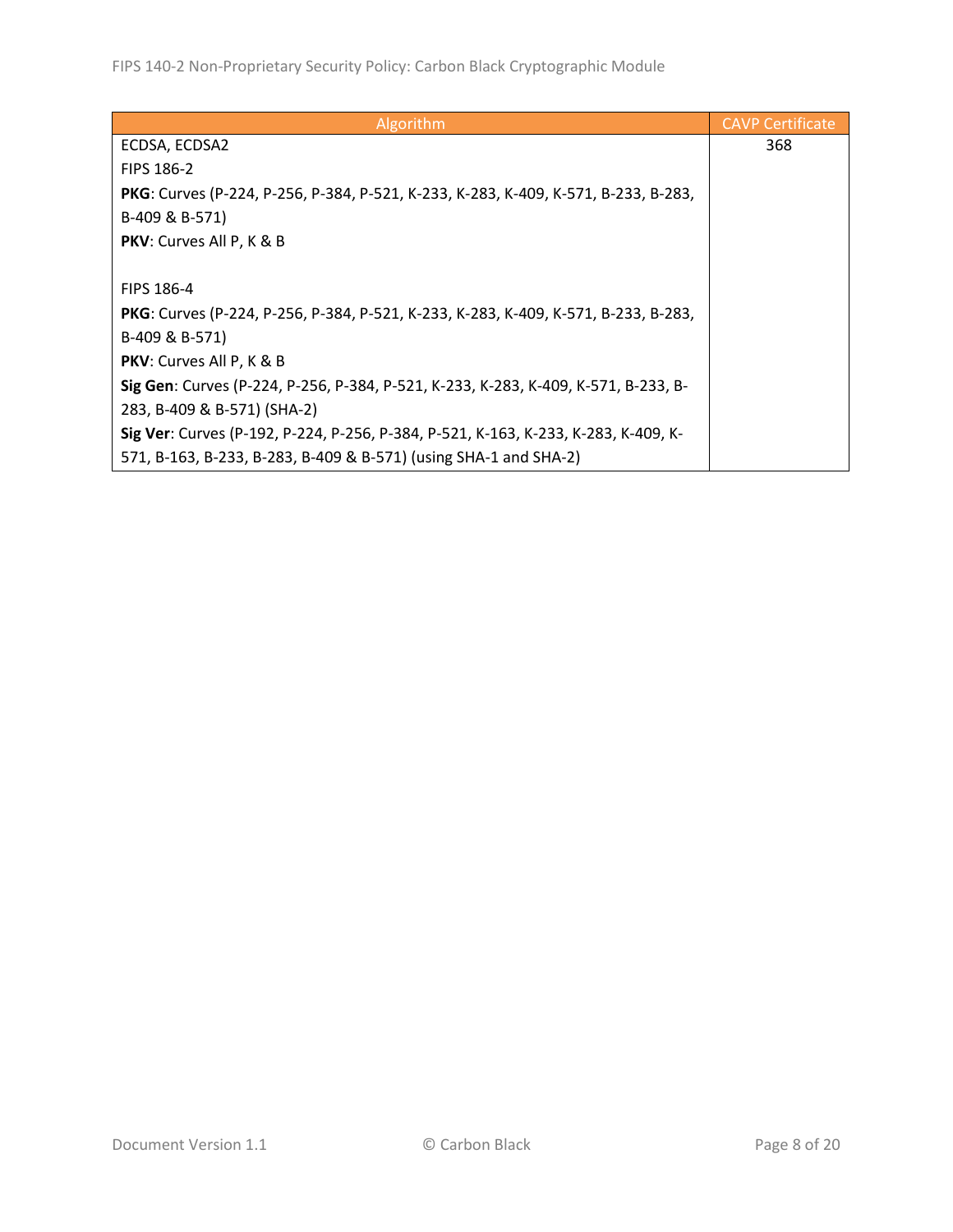| Algorithm                                                                       | <b>CAVP Certificate</b> |
|---------------------------------------------------------------------------------|-------------------------|
| RSA (X9.31, PKCS #1.5, PSS)                                                     | 1166                    |
| FIPS 186-2                                                                      |                         |
| <b>ANSIX9.31</b>                                                                |                         |
| Key Gen: 2048-bit, 3072-bit & 4096-bit                                          |                         |
| Sig Gen: 2048-bit, 3072-bit & 4096 bit (any SHA size)                           |                         |
| Sig Ver: 1024-bit, 1536-bit, 2048-bit, 3072-bit & 4096-bit (any SHA size)       |                         |
|                                                                                 |                         |
| <b>PKCS1 V15</b>                                                                |                         |
| Sig Gen: 2048-bit, 3072-bit & 4096-bit (any SHA size)                           |                         |
| Sig Ver: 1024-bit, 1536-bit, 2048-bit, 3072-bit & 4096-bit (any SHA size)       |                         |
|                                                                                 |                         |
| <b>PSS</b>                                                                      |                         |
| Sig Gen: 2048-bit, 3072-bit & 4096-bit (any SHA size)                           |                         |
| Sig Ver: 1024-bit, 1536-bit, 2048-bit, 3072-bit & 4096-bit (any SHA size)       |                         |
|                                                                                 |                         |
| FIPS 186-4                                                                      |                         |
| <b>ANSIX9.31</b>                                                                |                         |
| Sig Gen: 2048-bit (using SHA-2)                                                 |                         |
| Sig Ver: 1024-bit, 2048-bit, & 3072-bit (any SHA size)                          |                         |
|                                                                                 |                         |
| <b>PKCS1 V15</b>                                                                |                         |
| Sig Gen: 2048-bit & 3072-bit (using SHA-2)                                      |                         |
| Sig Ver: 1024-bit, 2048-bit, & 3072-bit (any SHA size)                          |                         |
|                                                                                 |                         |
| <b>PSS</b>                                                                      |                         |
| Sig Gen: 2048-bit & 3072-bit (using SHA-2)                                      |                         |
| Sig Ver: 1024-bit, 2048-bit, & 3072-bit (any SHA size)                          |                         |
| SHA-1, SHA-224, SHA-256, SHA-384, SHA-512                                       | 1954                    |
| Triple-DES                                                                      | 1420                    |
| TECB(KO 1 e/d, KO 2 d only)                                                     |                         |
| TCBC(KO 1 e/d, KO 2 d only)                                                     |                         |
| TCFB1(KO 1 e/d, KO 2 d only)                                                    |                         |
| TCFB8(KO 1 e/d, KO 2 d only)                                                    |                         |
| TCFB64(KO 1 e/d, KO 2 d only)                                                   |                         |
| TOFB(KO1e/d, KO2d only)                                                         |                         |
| <b>CMAC</b> (KS: 3-Key; Generation/Verification; Block Size(s): Full / Partial) |                         |
| SP 800-90 DRBG (Hash DRBG, HMAC DRBG, CTR DRBG)                                 | 281                     |
| CVL (ECC CDH KAS)                                                               | 44                      |
|                                                                                 |                         |

**Table 3 – FIPS-Approved Algorithm Certificates**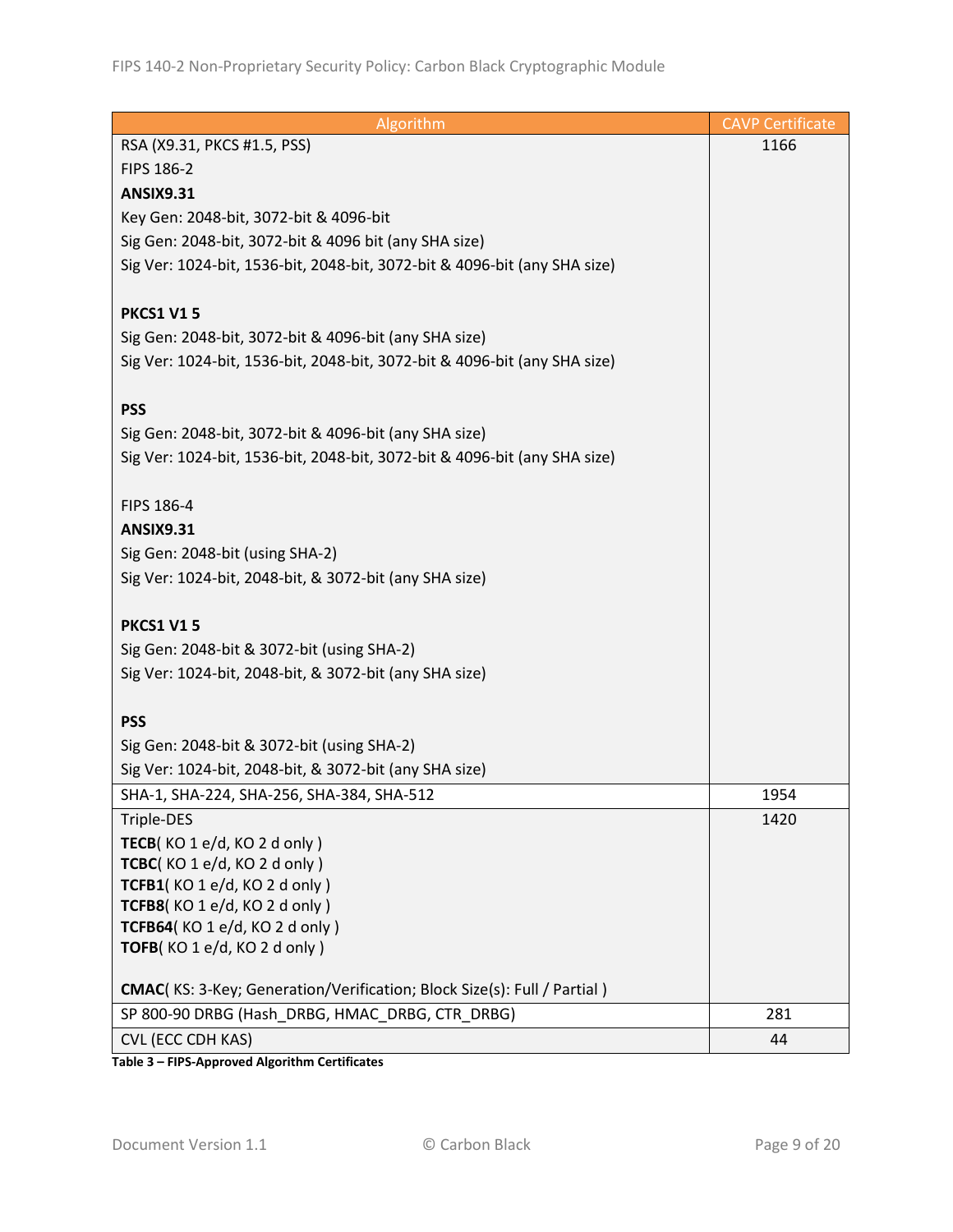#### <span id="page-9-0"></span>**2.1.3 Non-Approved Cryptographic Algorithms**

The module supports the following non-FIPS 140-2 approved but allowed algorithms:

- RSA (key wrapping; key establishment methodology provides between 112 and 256 bits of encryption strength; non-compliant less than 112 bits of encryption strength)
- EC Diffie-Hellman (key agreement; key establishment methodology provides between 112 and 256 bits of encryption strength; non-compliant less than 112 bits of encryption strength)

#### <span id="page-9-1"></span>**2.1.4 Non-Approved Mode of Operation**

The module supports a non-approved mode of operation. The algorithms listed in this section are not to be used by the operator in the FIPS Approved mode of operation.

The following algorithms are disallowed as of January 1, 2016 per the NIST SP 800-131A algorithm transitions:

- Random Number Generator Based on ANSI X9.31 Appendix A.2.4
- Two-Key Triple DES Encryption

The following algorithm is disallowed as of October 29, 2015 per the removal from NIST SP 800-90A:

• Dual EC DRBG

The following algorithms are disallowed as of January 1, 2014 per the NIST SP 800-131A algorithm transitions:

| $\bullet$ | FIPS 186-2 DSA (using SHA-1): |                     | PQG Gen-1024-bit                                                  |  |  |
|-----------|-------------------------------|---------------------|-------------------------------------------------------------------|--|--|
|           |                               |                     | Key Gen-1024-bit                                                  |  |  |
|           |                               |                     | Sig Gen-1024-bit                                                  |  |  |
| $\bullet$ | <b>FIPS 186-4 DSA</b>         |                     | PQG Gen, 1024-bit (any SHA size)                                  |  |  |
|           |                               | Key Gen, 1024-bit   |                                                                   |  |  |
|           |                               |                     | Sig Gen, 1024-bit (any SHA size), 2048-bit & 3072-bit using SHA-1 |  |  |
| $\bullet$ | <b>FIPS 186-2 RSA</b>         | <b>ANSIX9.31</b>    |                                                                   |  |  |
|           |                               | Key Gen 1024 & 1536 |                                                                   |  |  |
|           |                               | <b>ANSIX9.31</b>    |                                                                   |  |  |
|           |                               |                     | Sig Gen 1024 & 1536 (any SHA size); 2048, 3072 & 4096 using SHA-1 |  |  |
|           |                               | PKCSI V15           |                                                                   |  |  |
|           |                               |                     | Sig Gen 1024 & 1536 (any SHA size); 2048, 3072 & 4096 using SHA-1 |  |  |
|           |                               | <b>PSS</b>          |                                                                   |  |  |

Sig Gen 1024 & 1536 (any SHA size); 2048, 3072 & 4096 using SHA-1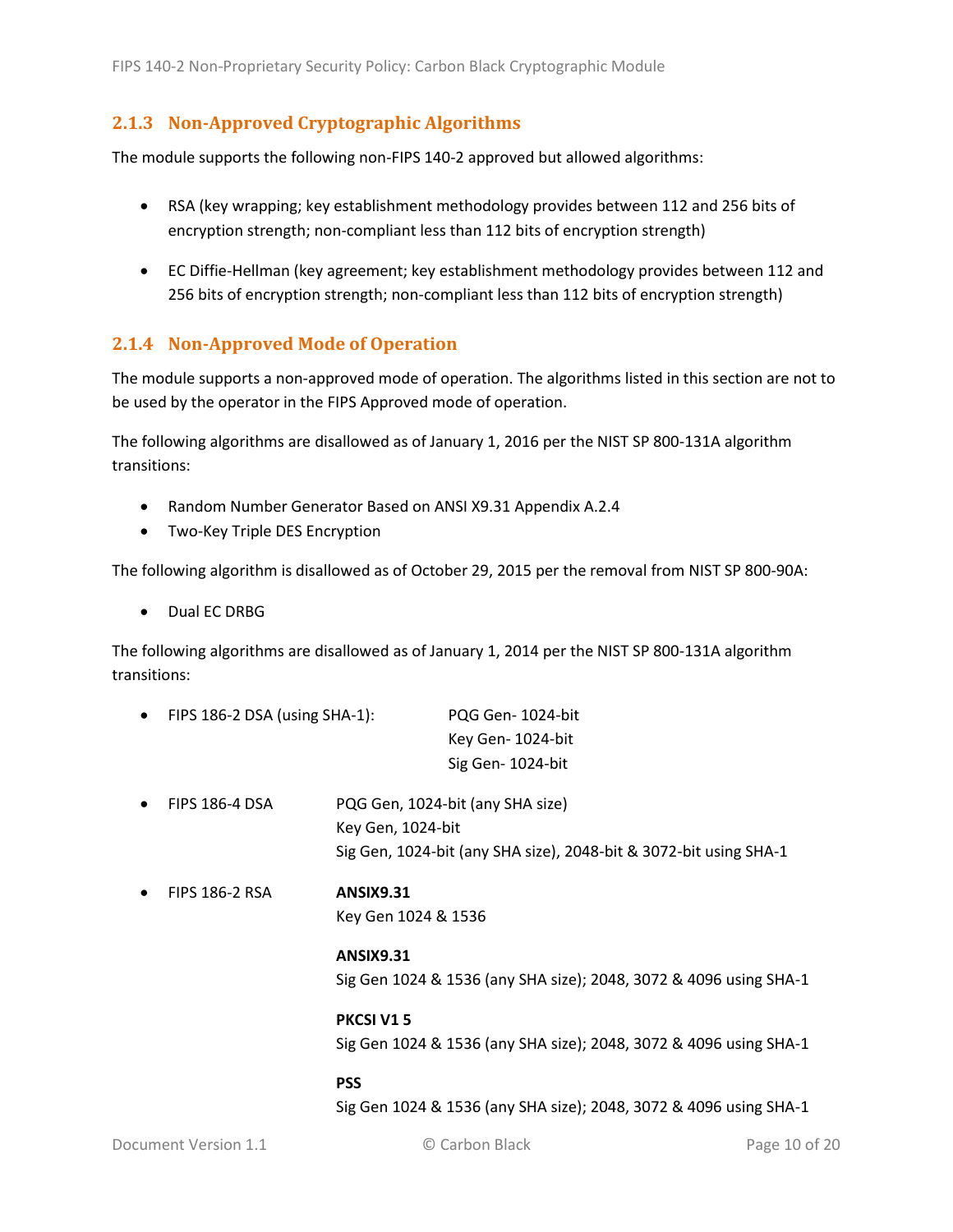- FIPS 186-4 RSA **ANSIX9.31** Sig Gen 1024 using SHA-1 **PKCSI V1 5** Sig Gen 1024 using SHA-1 **PSS** Sig Gen 1024 using SHA-1 • FIPS 186-2 ECDSA **PKG: Curves** P-192, K-163 & B-163 **Sig Gen Curves** All P, K & B • FIPS 186-4 ECDSA **PKG: Curves** P-192, K-163 & B-163 **Sig Gen Curves** P-224, P-256, P-384, P-521, K-233, K-283, K-409, K-571, B-233, B-283, B-409 & B-571) (using SHA-1) P-192-, K-163 & B-163 (any SHA size)
- CVL (ECC CDH KAS) (non-compliant less than 112 bits of encryption strength)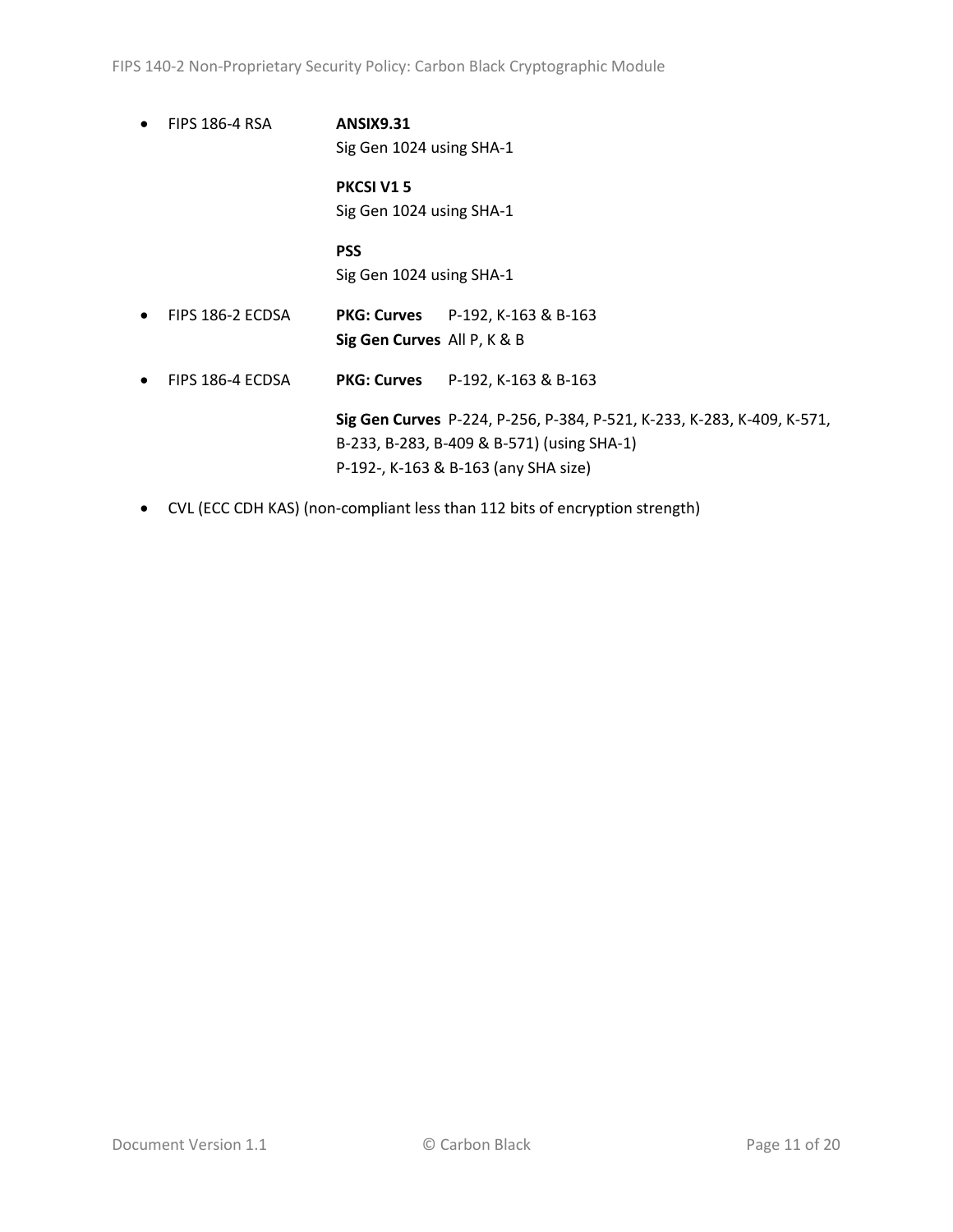FIPS 140-2 Non-Proprietary Security Policy: Carbon Black Cryptographic Module

#### <span id="page-11-0"></span>**2.2 Module Interfaces**



The figure below shows the module's physical and logical block diagram:

<span id="page-11-1"></span>**Figure 1 – Module Boundary and Interfaces Diagram**

The interfaces (ports) for the physical boundary include the computer keyboard port, mouse port, network port, USB ports, display and power plug. When operational, the module does not transmit any information across these physical ports because it is a software cryptographic module. Therefore, the module's interfaces are purely logical and are provided through the Application Programming Interface (API) that a calling daemon can operate. The logical interfaces expose services that applications directly call, and the API provides functions that may be called by a referencing application (see Sectio[n 2.3](#page-12-0) – [Roles, Services, and Authentication](#page-12-0) for the list of available functions). The module distinguishes between logical interfaces by logically separating the information according to the defined API.

The API provided by the module is mapped onto the FIPS 140- 2 logical interfaces: data input, data output, control input, and status output. Each of the FIPS 140- 2 logical interfaces relates to the module's callable interface, as follows: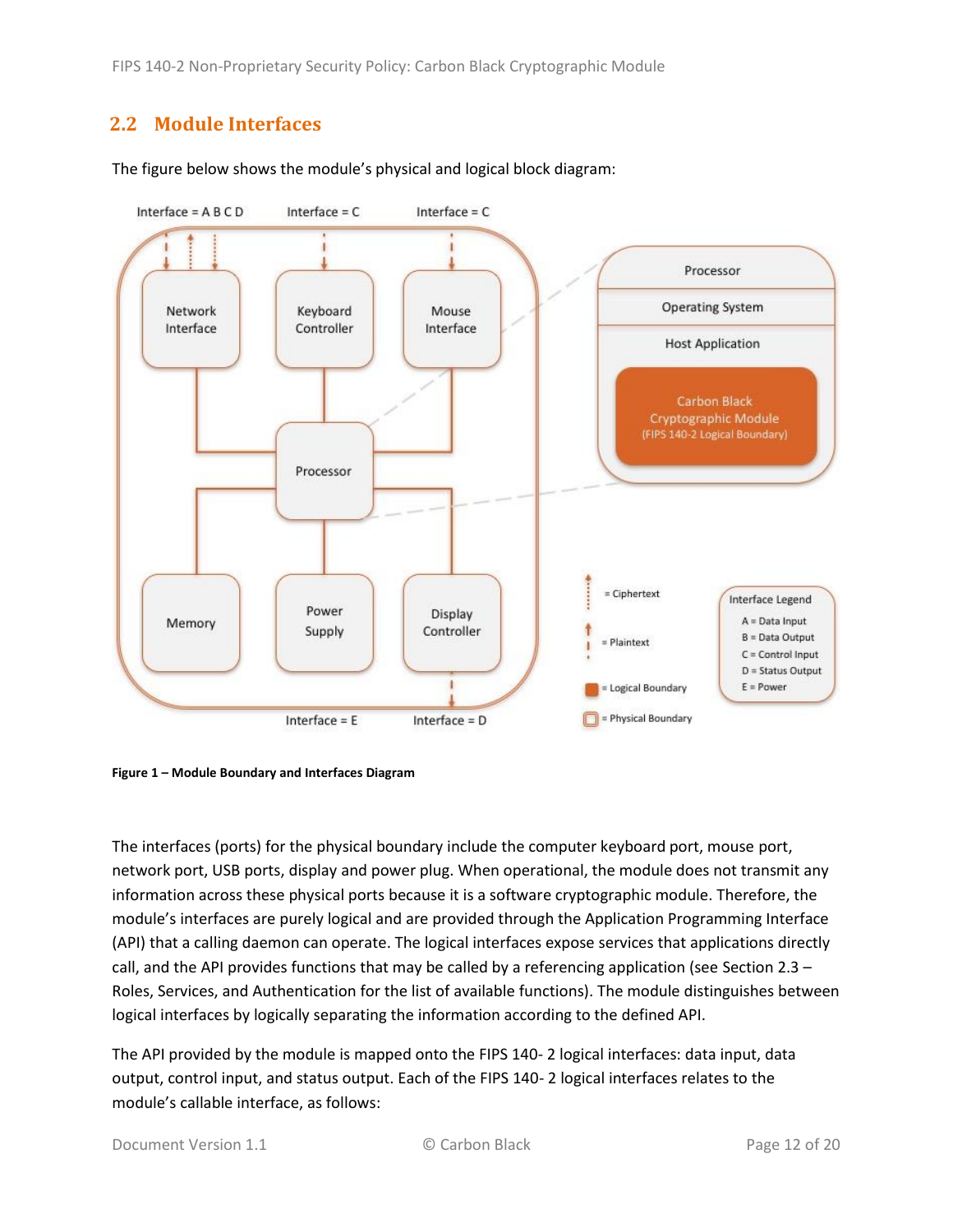| FIPS 140-2 Interface | Logical Interface                 | <b>Module Physical Interface</b> |
|----------------------|-----------------------------------|----------------------------------|
| Data Input           | Input parameters of API function  | Network Interface                |
|                      | calls                             |                                  |
| Data Output          | Output parameters of API function | Network Interface                |
|                      | calls                             |                                  |
| Control Input        | API function calls                | Keyboard Interface, Mouse        |
|                      |                                   | Interface                        |
| <b>Status Output</b> | For FIPS mode, function calls     | <b>Display Controller</b>        |
|                      | returning status information and  |                                  |
|                      | return codes provided by API      |                                  |
|                      | function calls.                   |                                  |
| Power                | None                              | Power Supply                     |

**Table 4 – Logical Interface / Physical Interface Mapping**

As shown in Figure 1 – [Module Boundary and Interfaces Diagram](#page-11-1) and Table 5 – Module [Services, Roles,](#page-13-1) [and Descriptions,](#page-13-1) the output data path is provided by the data interfaces and is logically disconnected from processes performing key generation or zeroization. No key information will be output through the data output interface when the module zeroizes keys.

#### <span id="page-12-0"></span>**2.3 Roles, Services, and Authentication**

<span id="page-12-1"></span>The module supports a Crypto Officer and a User role. The module does not support a Maintenance role. The User and Crypto-Officer roles are implicitly assumed by the entity accessing services implemented by the Module.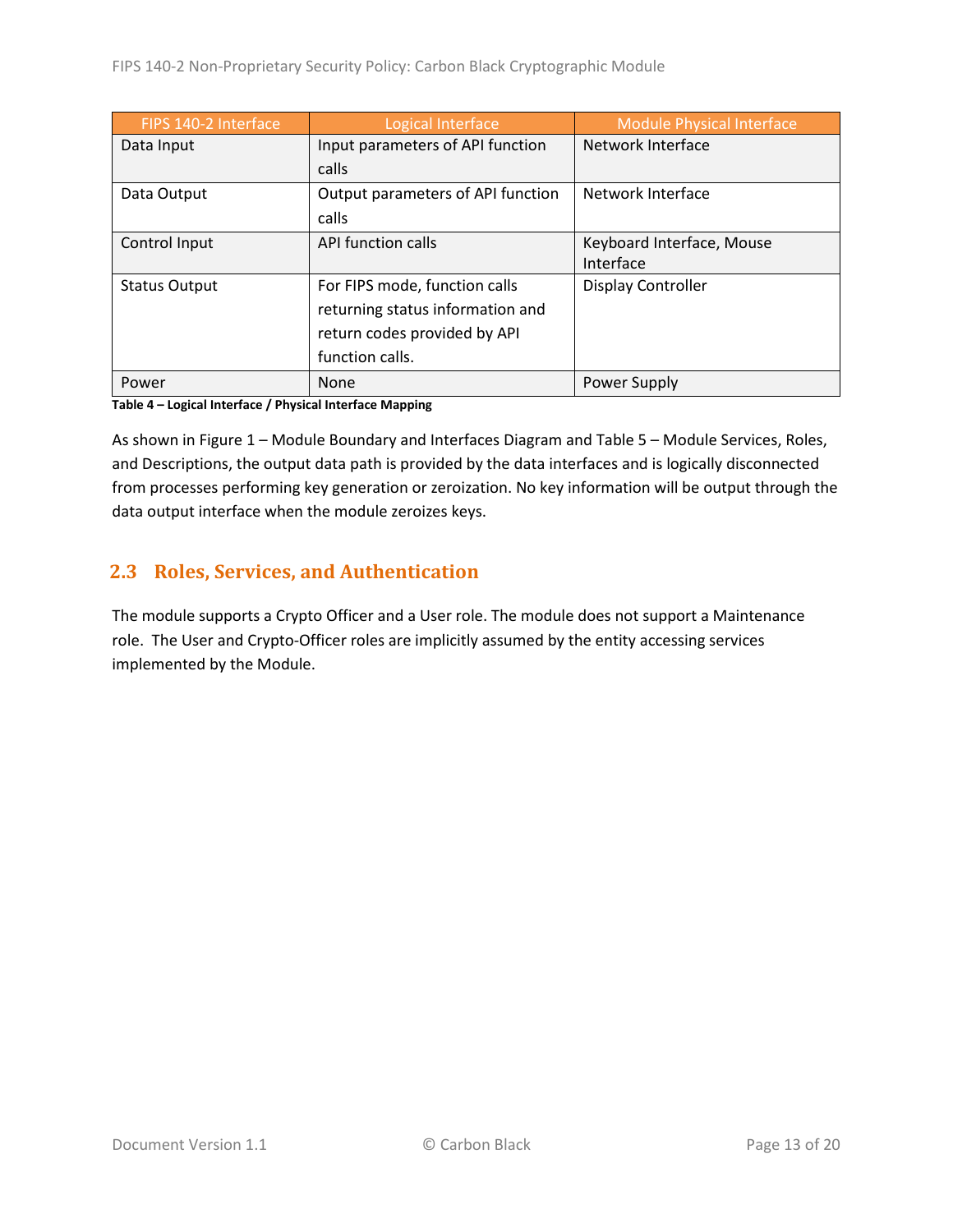#### **2.3.1 Operator Services and Descriptions**

The module supports services that are available to users in the various roles. All of the services are described in detail in the module's user documentation. The following table shows the services available to the various roles and the access to cryptographic keys and CSPs resulting from services:

| <b>Service</b>        | <b>Roles</b> | CSP / Algorithm                        | Permission         |
|-----------------------|--------------|----------------------------------------|--------------------|
| Module initialization | Crypto       | None                                   | CO:                |
|                       | Officer      |                                        | execute            |
|                       |              |                                        |                    |
| Symmetric             | User         | AES Key, Triple-DES Key                | User:              |
| encryption/decryption |              |                                        | read/write/execute |
| Digital signature     | User         | RSA Private Key, DSA Private Key       | User:              |
|                       |              |                                        | read/write/execute |
| Symmetric key         | User         | AES Key, Triple-DES Key                | User:              |
| generation            |              |                                        | read/write/execute |
| Asymmetric key        | User         | RSA Private Key, DSA Private Key       | User:              |
| generation            |              |                                        | read/write/execute |
| Keyed Hash (HMAC)     | User         | <b>HMAC Key</b>                        | User:              |
|                       |              | HMAC SHA-1, HMAC SHA-224, HMAC SHA-    | read/write/execute |
|                       |              | 256, HMAC SHA-384, HMAC SHA-512        |                    |
| Message digest (SHS)  | User         | SHA-1, SHA-224, SHA-256, SHA-384, SHA- | User:              |
|                       |              | 512                                    | read/write/execute |
| Random number         | User         | DRBG Seed and Seed Key                 | User:              |
| generation            |              |                                        | read/write/execute |
| Show status           | Crypto       | None                                   | User and CO:       |
|                       | Officer      |                                        | execute            |
|                       | User         |                                        |                    |
| Self test             | User         | All CSPs                               | User:              |
|                       |              |                                        | read/execute       |
| Zeroize               | Crypto       | All CSPs                               | CO:                |
|                       | Officer      |                                        | read/write/execute |
|                       | User         |                                        |                    |

<span id="page-13-1"></span>**Table 5 – Module Services, Roles, and Descriptions**

#### <span id="page-13-0"></span>**2.3.2 Operator Authentication**

As required by FIPS 140-2, there are two roles (a Crypto Officer role and User role) in the module that operators may assume. As allowed by Level 1, the module does not support authentication to access services. As such, there are no applicable authentication policies. Access control policies are implicitly defined by the services available to the roles as specified in Table 5 – Module [Services, Roles,](#page-13-1) and [Descriptions.](#page-13-1)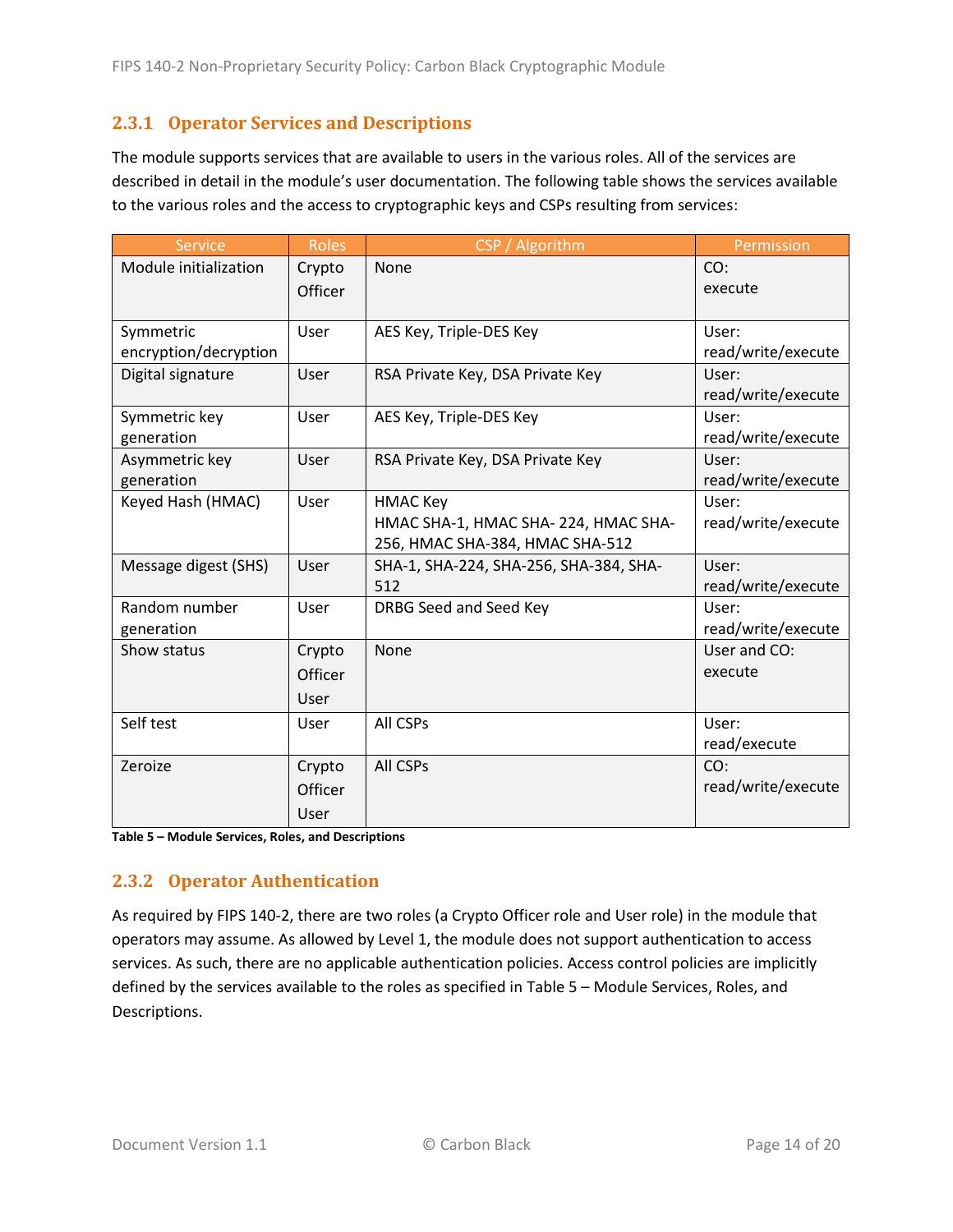#### <span id="page-14-0"></span>**2.4 Physical Security**

This section of requirements does not apply to this module. The module is a software-only module and does not implement any physical security mechanisms.

#### <span id="page-14-1"></span>**2.5 Operational Environment**

The module operates on a general purpose computer (GPC) running a general purpose operating system (GPOS). For FIPS purposes, the module is running on this operating system in single user mode and does not require any additional configuration to meet the FIPS requirements.

The module was tested on the following platform:

• Windows Server 2008 R2 on a Dell OptiPlex 755

The cryptographic module is also supported on the following operating systems for which operational testing and algorithm testing was not performed. The cryptographic module is "vendor affirmed" by Carbon Black to operate properly for Carbon Black products using these operating systems:

- Microsoft Windows 10
- Microsoft Windows Server 2016

Compliance is maintained for other versions of the respective operating system family where the binary is unchanged. No claim can be made as to the correct operation of the module or the security strengths of the generated keys when ported to an operational environment which is not listed on the validation certificate.

The GPC(s) used during testing met Federal Communications Commission (FCC) FCC Electromagnetic Interference (EMI) and Electromagnetic Compatibility (EMC) requirements for business use as defined by 47 Code of Federal Regulations, Part15, Subpart B. FIPS 140-2 validation compliance is maintained when the module is operated on other versions of the GPOS running in single user mode, assuming that the requirements outlined in NIST IG G.5 are met.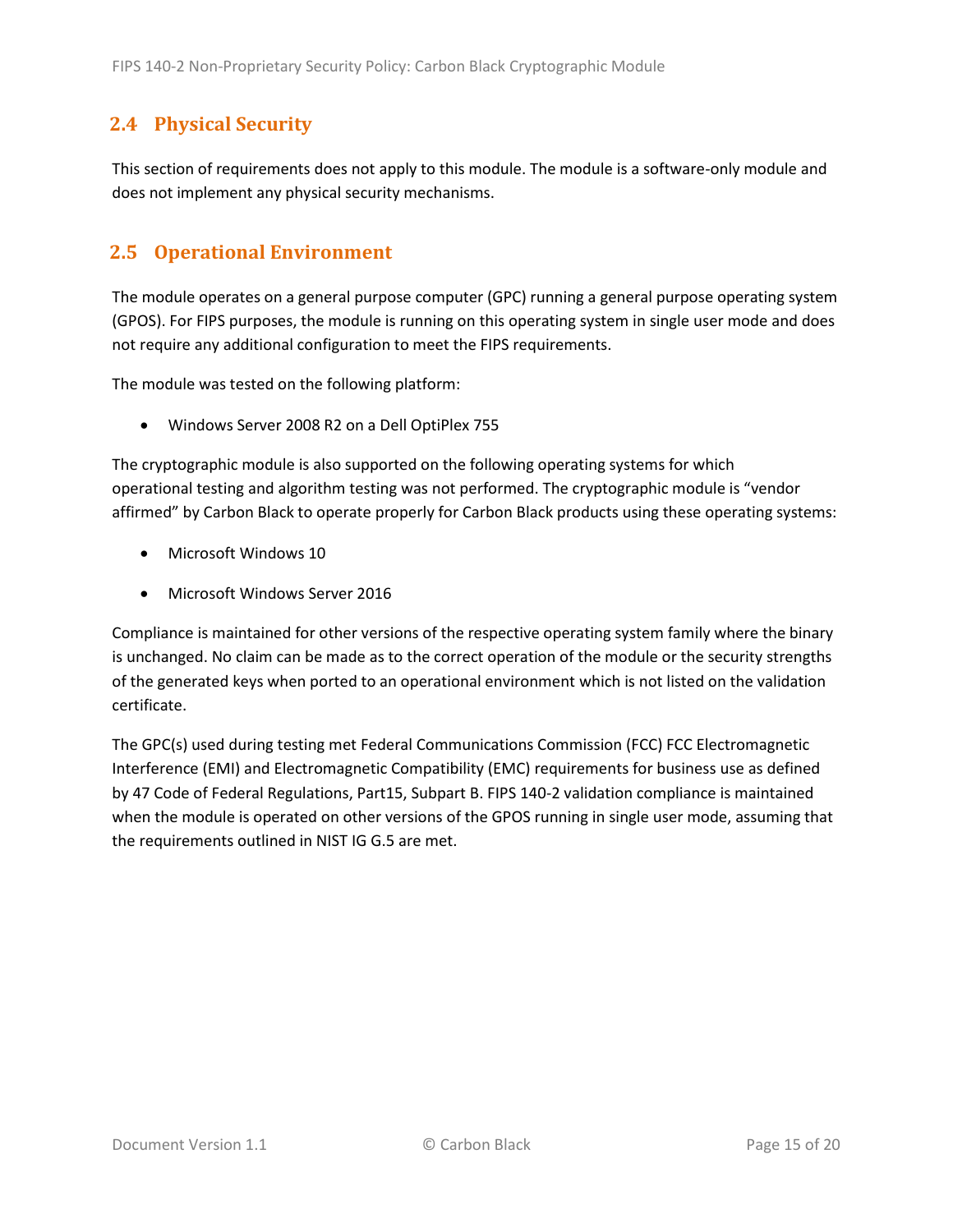#### <span id="page-15-0"></span>**2.6 Cryptographic Key Management**

| <b>Keys and CSPs</b>      | <b>Storage</b> | <b>Storage</b> | Input Method       | Output | Zeroization | Access  |
|---------------------------|----------------|----------------|--------------------|--------|-------------|---------|
|                           | Locations      | Method         |                    | Method |             |         |
| AES Key                   | <b>RAM</b>     | Plaintext      | API call parameter | None   | power cycle | CO: RWD |
|                           |                |                |                    |        | cleanse()   | U: RWD  |
| Triple-DES Key            | RAM            | Plaintext      | API call parameter | None   | power cycle | CO: RWD |
|                           |                |                |                    |        | cleanse()   | U: RWD  |
| RSA Public Key            | <b>RAM</b>     | Plaintext      | API call parameter | None   | power cycle | CO: RWD |
|                           |                |                |                    |        | cleanse()   | U: RWD  |
| RSA Private Key           | <b>RAM</b>     | Plaintext      | API call parameter | None   | power cycle | CO: RWD |
|                           |                |                |                    |        | cleanse()   | U: RWD  |
| <b>DSA Public Key</b>     | <b>RAM</b>     | Plaintext      | API call parameter | None   | power cycle | CO: RWD |
|                           |                |                |                    |        | cleanse()   | U: RWD  |
| <b>DSA Private Key</b>    | <b>RAM</b>     | Plaintext      | API call parameter | None   | power cycle | CO: RWD |
|                           |                |                |                    |        | cleanse()   | U: RWD  |
| <b>HMAC Key</b>           | <b>RAM</b>     | Plaintext      | API call parameter | None   | power cycle | CO: RWD |
|                           |                |                |                    |        | cleanse()   | U: RWD  |
| <b>Integrity Key</b>      | Module         | Plaintext      | None               | None   | None        | CO: RWD |
|                           | Binary         |                |                    |        |             | U: RWD  |
| <b>EC DSA Private Key</b> | <b>RAM</b>     | Plaintext      | None               | None   | power cycle | CO: RWD |
|                           |                |                |                    |        | cleanse()   | U: RWD  |
| EC DSA Public Key         | <b>RAM</b>     | Plaintext      | None               | None   | power cycle | CO: RWD |
|                           |                |                |                    |        | cleanse()   | U: RWD  |
| <b>EC DH Public</b>       | <b>RAM</b>     | Plaintext      | None               | None   | power cycle | CO: RWD |
| Components                |                |                |                    |        | cleanse()   | U: RWD  |
| <b>EC DH Private</b>      | <b>RAM</b>     | Plaintext      | None               | None   | power cycle | CO: RWD |
| Components                |                |                |                    |        | cleanse()   | U: RWD  |
| <b>HMAC DRBG</b>          | <b>RAM</b>     | Plaintext      | None               | None   | power cycle | CO: RWD |
| Entropy                   |                |                |                    |        | cleanse()   | U: RWD  |
| <b>HMAC DRBG V</b>        | <b>RAM</b>     | Plaintext      | None               | None   | power cycle | CO: RWD |
| Value (Seed               |                |                |                    |        | cleanse()   | U: RWD  |
| Length)                   |                |                |                    |        |             |         |
| <b>HMAC DRBG Key</b>      | <b>RAM</b>     | Plaintext      | None               | None   | power cycle | CO: RWD |
|                           |                |                |                    |        | cleanse()   | U: RWD  |
| <b>HMAC DRBG</b>          | <b>RAM</b>     | Plaintext      | None               | None   | power cycle | CO: RWD |
| init seed                 |                |                |                    |        | cleanse()   | U: RWD  |

The table below provides a complete list of Critical Security Parameters used within the module:

 $R = Read \tW = Write \tD = Delete$ 

**Table 6 – Module Keys/CSPs**

The application that uses the module is responsible for appropriate destruction and zeroization of the key material. The module provides functions for key allocation and destruction which overwrite the memory that is occupied by the key information with zeros before it is deallocated.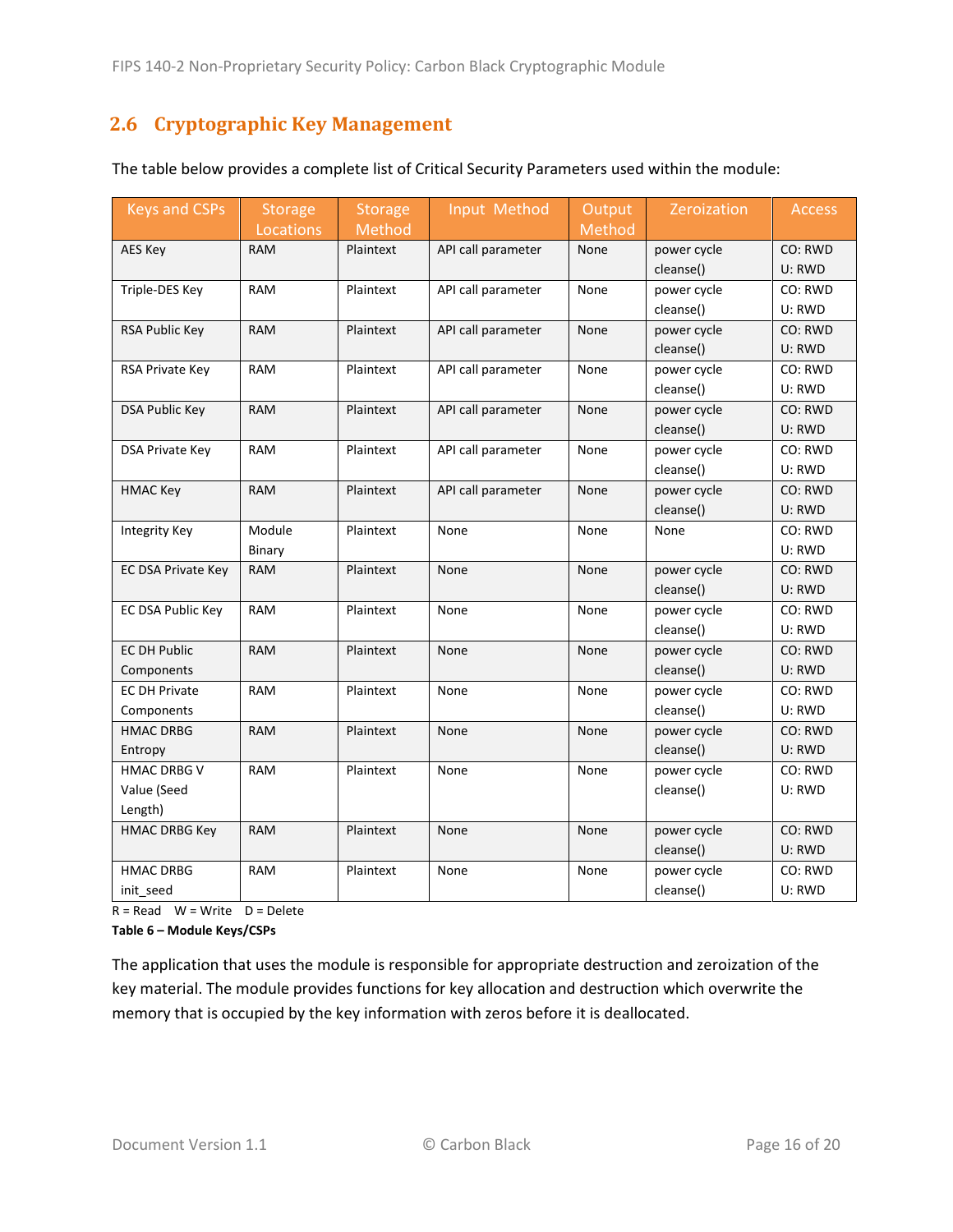#### <span id="page-16-0"></span>**2.6.1 Random Number Generation**

The module uses SP800-90A DRBGs for creation of asymmetric and symmetric keys.

The module accepts input from entropy sources external to the cryptographic boundary for use as seed material for the module's Approved DRBGs. The calling application of the module shall use entropy sources that meet the security strength required for the random bit generation mechanism as shown in NIST Special Publication 800-90A Table 2 (Hash\_DRBG, HMAC\_DRBG) and Table 3 (CTR\_DRBG).

The module performs continual tests on the random numbers it uses to ensure that the seed and seed key input to the Approved DRBGs do not have the same value. The module also performs continual tests on the output of the Approved DRBGs to ensure that consecutive random numbers do not repeat.

#### <span id="page-16-1"></span>**2.6.2 Key/Critical Security Parameter (CSP) Authorized Access and Use by Role and Service/Function**

An authorized application as user (the User role) has access to all key data generated during the operation of the module.

#### <span id="page-16-2"></span>**2.6.3 Key/CSP Storage**

Public and private keys are provided to the module by the calling process and are destroyed when released by the appropriate API function calls or during power cycle. The module does not perform persistent storage of keys.

#### <span id="page-16-3"></span>**2.6.4 Key/CSP Zeroization**

The application is responsible for calling the appropriate destruction functions from the API. The destruction functions then overwrite the memory occupied by keys with zeros and deallocates the memory. This occurs during process termination / power cycle. Keys are immediately zeroized upon deallocation, which sufficiently protects the CSPs from compromise.

#### <span id="page-16-4"></span>**2.7 Self-Tests**

FIPS 140-2 requires that the module perform self-tests to ensure the integrity of the module and the correctness of the cryptographic functionality at start up. In addition some functions require continuous verification of function, such as the random number generator. All of these tests are listed and described in this section. In the event of a self-test error, the module will log the error and will halt. The module must be initialized into memory to resume function.

The following sections discuss the module's self-tests in more detail.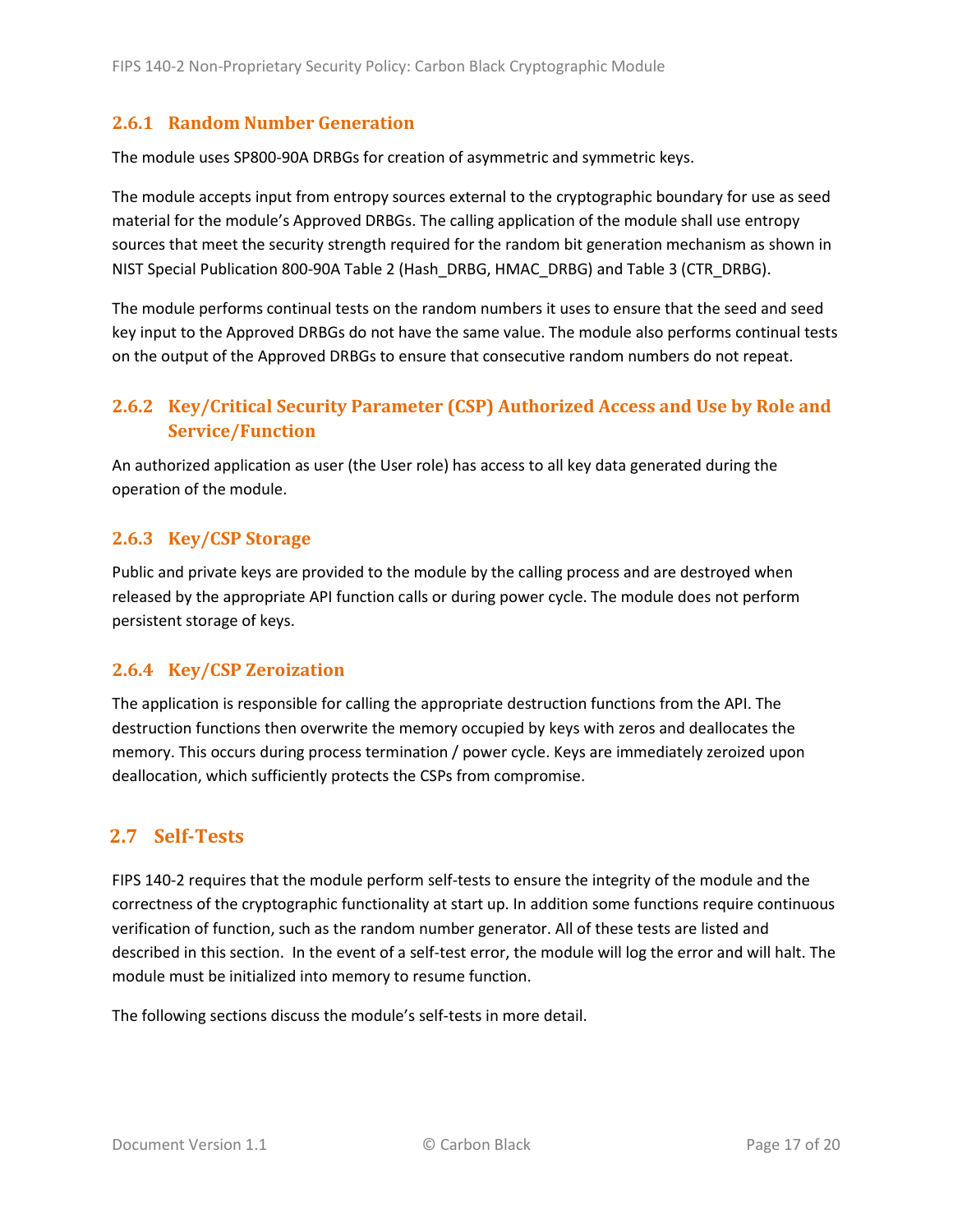#### <span id="page-17-0"></span>**2.7.1 Power-On Self-Tests**

Power-on self-tests are executed automatically when the module is loaded into memory. The module verifies the integrity of the runtime executable using a HMAC-SHA1 digest computed at build time. If the fingerprints match, the power-up self-tests are then performed. If the power-up self-test is successful, a flag is set to place the module in FIPS mode.

| <b>TYPE</b>                     | <b>DETAIL</b>                                      |
|---------------------------------|----------------------------------------------------|
| Software Integrity Check        | HMAC-SHA1 on all module components<br>$\bullet$    |
| Known Answer Tests <sup>1</sup> | AES encrypt/decrypt<br>$\bullet$                   |
|                                 | AES GCM<br>$\bullet$                               |
|                                 | AES CCM<br>$\bullet$                               |
|                                 | XTS-AES<br>$\bullet$                               |
|                                 | <b>AES CMAC</b>                                    |
|                                 | Triple-DES CMAC                                    |
|                                 | <b>ECDH</b><br>$\bullet$                           |
|                                 | HMAC-SHA1<br>$\bullet$                             |
|                                 | HMAC-SHA224<br>$\bullet$                           |
|                                 | HMAC-SHA256<br>$\bullet$                           |
|                                 | HMAC-SHA384<br>$\bullet$                           |
|                                 | HMAC-SHA512<br>$\bullet$                           |
|                                 | <b>RSA</b><br>$\bullet$                            |
|                                 | $SHA-1$                                            |
|                                 | <b>SHA-224</b><br>$\bullet$                        |
|                                 | <b>SHA-256</b><br>$\bullet$                        |
|                                 | <b>SHA-384</b><br>$\bullet$                        |
|                                 | <b>SHA-512</b><br>$\bullet$                        |
|                                 | SP 800-90 DRBG (Hash_DRBG, HMAC_DRBG,<br>$\bullet$ |
|                                 | CTR DRBG)                                          |
|                                 | Triple-DES encrypt/decrypt<br>$\bullet$            |
|                                 | <b>ECC CDH</b><br>$\bullet$                        |
| Pair-wise Consistency Tests     | <b>DSA</b><br>$\bullet$                            |
|                                 | <b>RSA</b>                                         |
|                                 | <b>ECDSA</b>                                       |

**Table 7 – Power-On Self-Tests**

Input, output, and cryptographic functions cannot be performed while the Module is in a self-test or error state because the module is single-threaded and will not return to the calling application until the power-up self-tests are complete. If the power-up self-tests fail, subsequent calls to the module will also fail - thus no further cryptographic operations are possible.

 $\overline{\phantom{a}}$ 

 $1$  Note that all SHA-X KATs are tested as part of the respective HMAC SHA-X KAT. SHA-1 is also tested independently.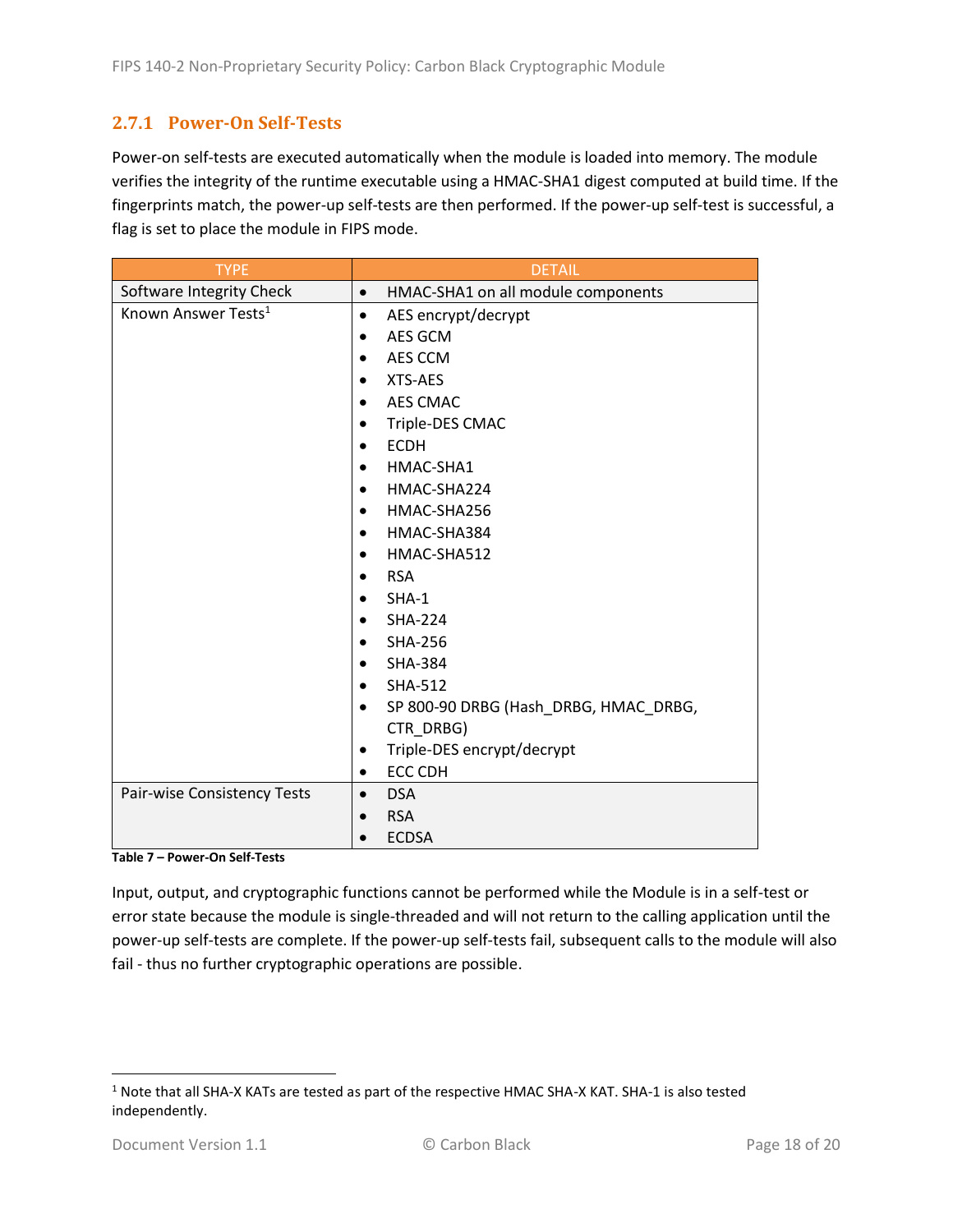#### <span id="page-18-0"></span>**2.7.2 Conditional Self-Tests**

The module implements the following conditional self-tests upon key generation, or random number generation (respectively):

| <b>TYPE</b>                 | <b>DETAIL</b>                             |
|-----------------------------|-------------------------------------------|
| Pair-wise Consistency Tests | <b>DSA</b>                                |
|                             | <b>RSA</b>                                |
|                             | <b>ECDSA</b>                              |
| <b>Continuous RNG Tests</b> | Performed on all Approved DRBGs, the non- |
|                             | approved X9.31 RNG, and the non-approved  |
|                             | DUAL EC DRBG                              |

**Table 8 – Conditional Self-Tests**

#### <span id="page-18-1"></span>**2.7.3 Cryptographic Function**

The module verifies the integrity of the runtime executable using a HMAC-SHA1 digest which is computed at build time. If this computed HMAC-SHA1 digest matches the stored, known digest, then the power-up self-test (consisting of the algorithm-specific Pairwise Consistency and Known Answer tests) is performed. If any component of the power-up self-test fails, an internal global error flag is set to prevent subsequent invocation of any cryptographic function calls. Any such power-up self-test failure is a hard error that can only be recovered by reinstalling the module<sup>2</sup>. The power-up self-tests may be performed at any time by reloading the module.

No operator intervention is required during the running of the self-tests.

#### <span id="page-18-2"></span>**2.8 Mitigation of Other Attacks**

The Module does not contain additional security mechanisms beyond the requirements for FIPS 140-2 Level 1 cryptographic modules.

 $\overline{\phantom{a}}$ 

 $2$  The initialization function could be re-invoked but such re-invocation does not provide a means from recovering from an integrity test or known answer test failure